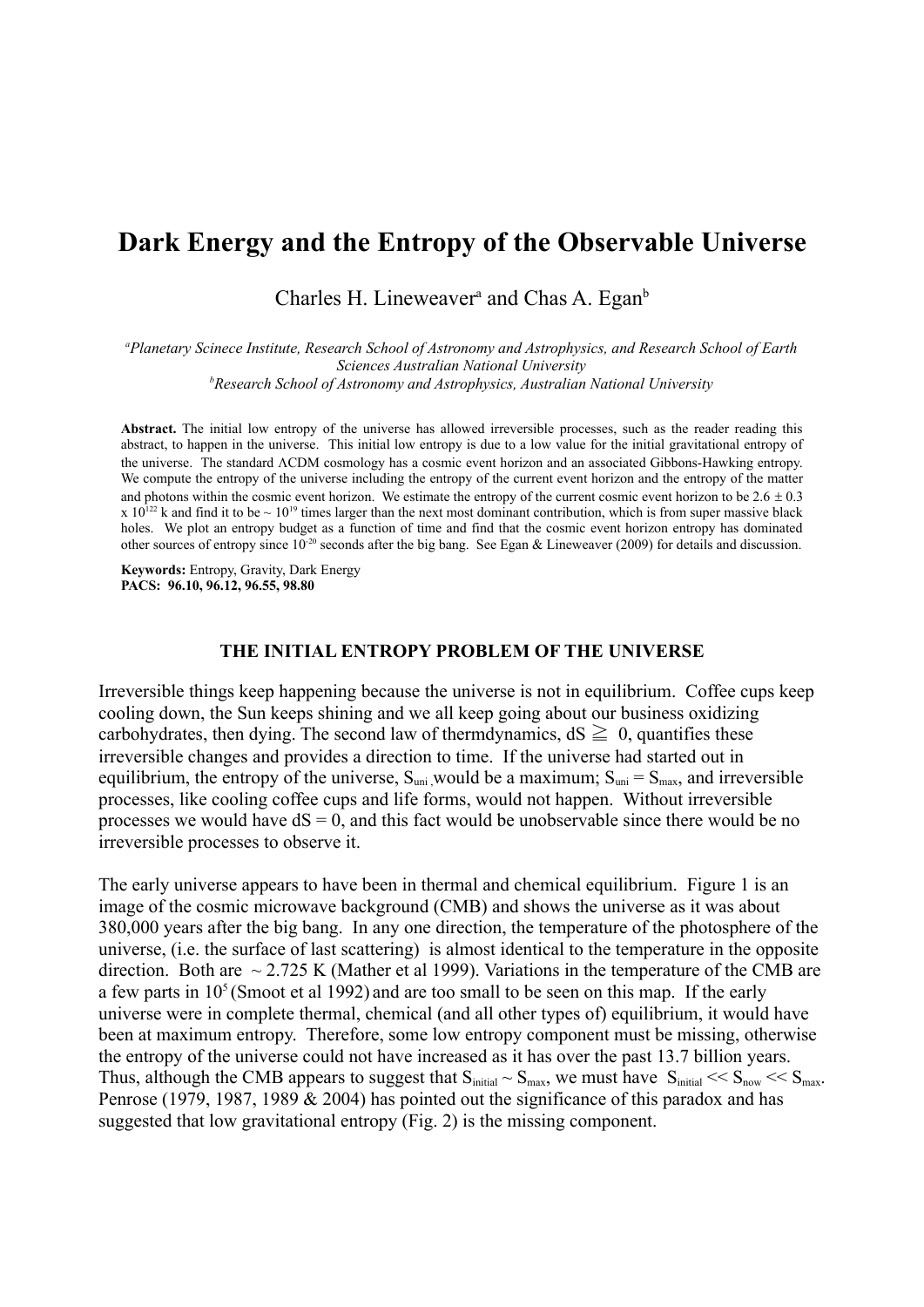

**FIGURE 1.** Full-sky map of the temperature of the cosmic microwave background. Variations in the temperature are a few parts in  $10<sup>5</sup>$  and are too small to be seen on this map.



**FIGURE 2.** In order to satisfy  $S_{initial} \ll S_{now} \ll S_{max}$ , and allow for the near thermal and chemical equilibrium of the CMB,  $S<sub>initial</sub>$  must be due to gravity and have a very low value. There is little consensus about how to define  $S<sub>max</sub>$  or  $S<sub>initial</sub>$  or about whether  $\Delta S$  (=  $S<sub>max</sub>$  -  $S<sub>uni</sub>$ ) is increasing or decreasing (Egan & Lineweaver 2010). Figure from Lineweaver & Egan (2008).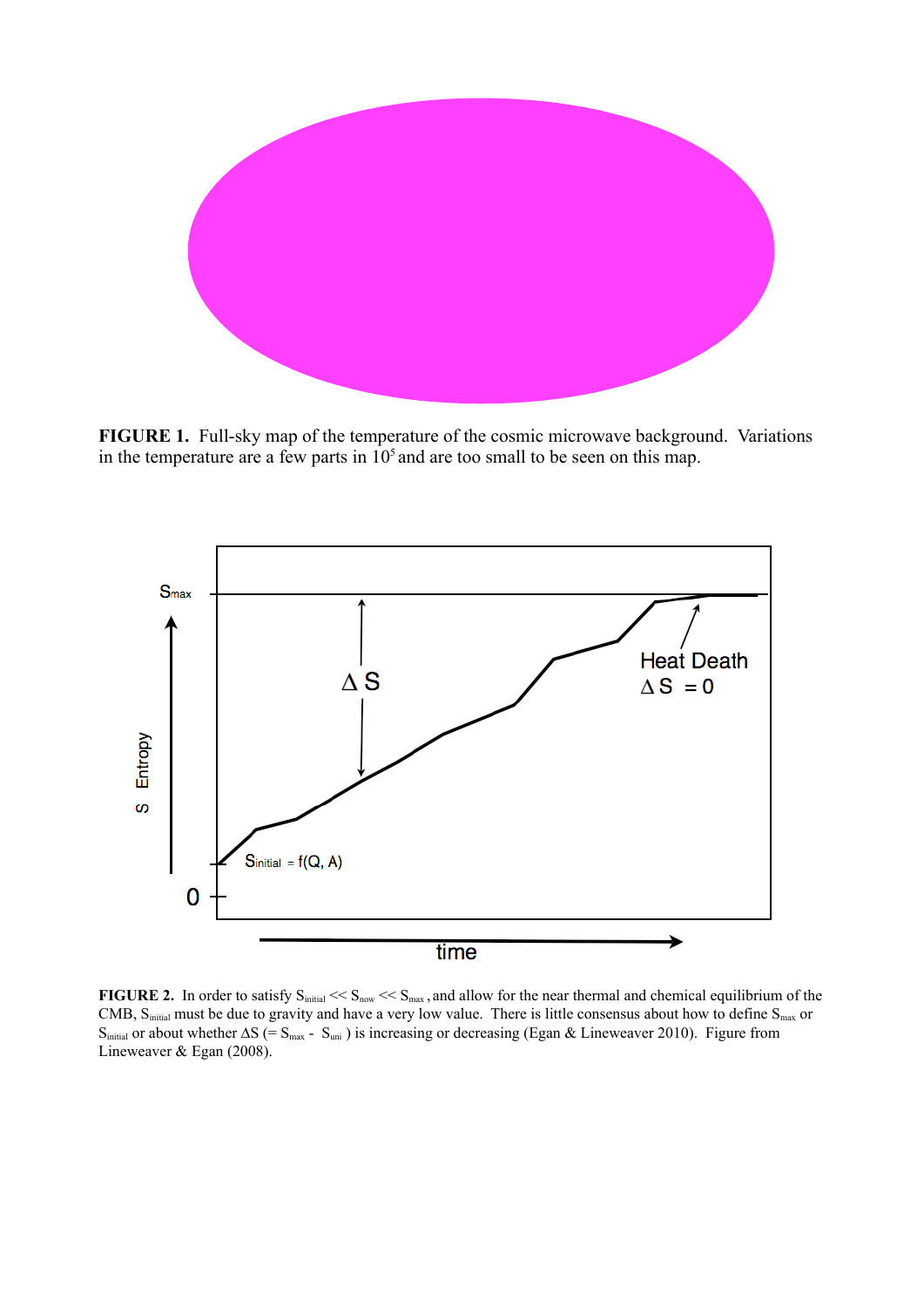

**FIGURE 3.** Top panel: when gravitational interactions are very weak, diffusion increases the volume and entropy of the objects (e.g. molecules of perfume in a room). Bottom panel: when the objects are large and gravitational interactions are strong, angular momentum transfer to some objects and their ejection allows the gravitational collapse of other objects into black holes. If the Hawking temperature of the black hole is higher than the environment, the black hole will evaporate as photons and other particles. In all of these irreversible processes, entropy must increase. Dark energy does not clump, so it cannot contribute to the increasing gravitational entropy of the universe. Figure from Lineweaver  $& Egan (2008)$ .

# **PARTICLE AND EVENT HORIZONS AS NORMALIZING VOLUMES**

We would like to quantify the entropy of the universe. This can be done by considering the comoving entropy density normalized to some large representative volume (such as the current paricle horizon) or the time dependent volume inside the current event horizon. These are referred to respectively as "scheme1" and "scheme 2" in Egan and Lineweaver (2009). Here we focus on scheme 2.

The radius of the particle horizon  $R_{PH}$  is:

$$
R_{PH}(t) = a(t) \int_0^t \frac{c \, dt'}{a(t')}
$$
\n(Eq. 1)

Inserting the Friedmann equation for  $a(t')$  including the dark energy term of the standard  $\Lambda$ CDM model, yields  $R_{PH}$  ( $t_0$ ) = 47 Glyr. The radius of the cosmic event horizon  $R_{CH}$  is:

$$
R_{CEH}(t) = a(t) \int_{t}^{\infty} \frac{c \, dt'}{a(t')}
$$
 (Eq. 2)

Inserting the Friedmann equation for  $a(t')$  with the values of the standard  $\Lambda CDM$  model yields  $R_{\text{CEH}}$  ( t<sub>o</sub>) = 15.7 Glyr. If we let t approach infinity we get  $R_{\text{CEH}}$  (  $t \rightarrow \infty$ ) = 16.4 Glyr, which is only slightly larger than 15.7 Glyr. This can be seen in the top panel of Fig. 4 where the 15.7 Glyr and 16.4 Glyr radii of the event horizon can be read off the proper distance on the x-axis. Notice that in comoving space (middle panel) the event horizon is shrinking and as it does, comoving galaxies move outside the event horizon.

The entropy of the cosmic event horizon according to Gibbon  $\&$  Hawking (1977) is:

$$
S_{CEH}(t_0) = \frac{k \ c^3}{G\hbar} \frac{A}{4} = \frac{\pi \ k \ c^3}{G\hbar} R_{CEH}^2(t_0)^2
$$
 (Eq. 3)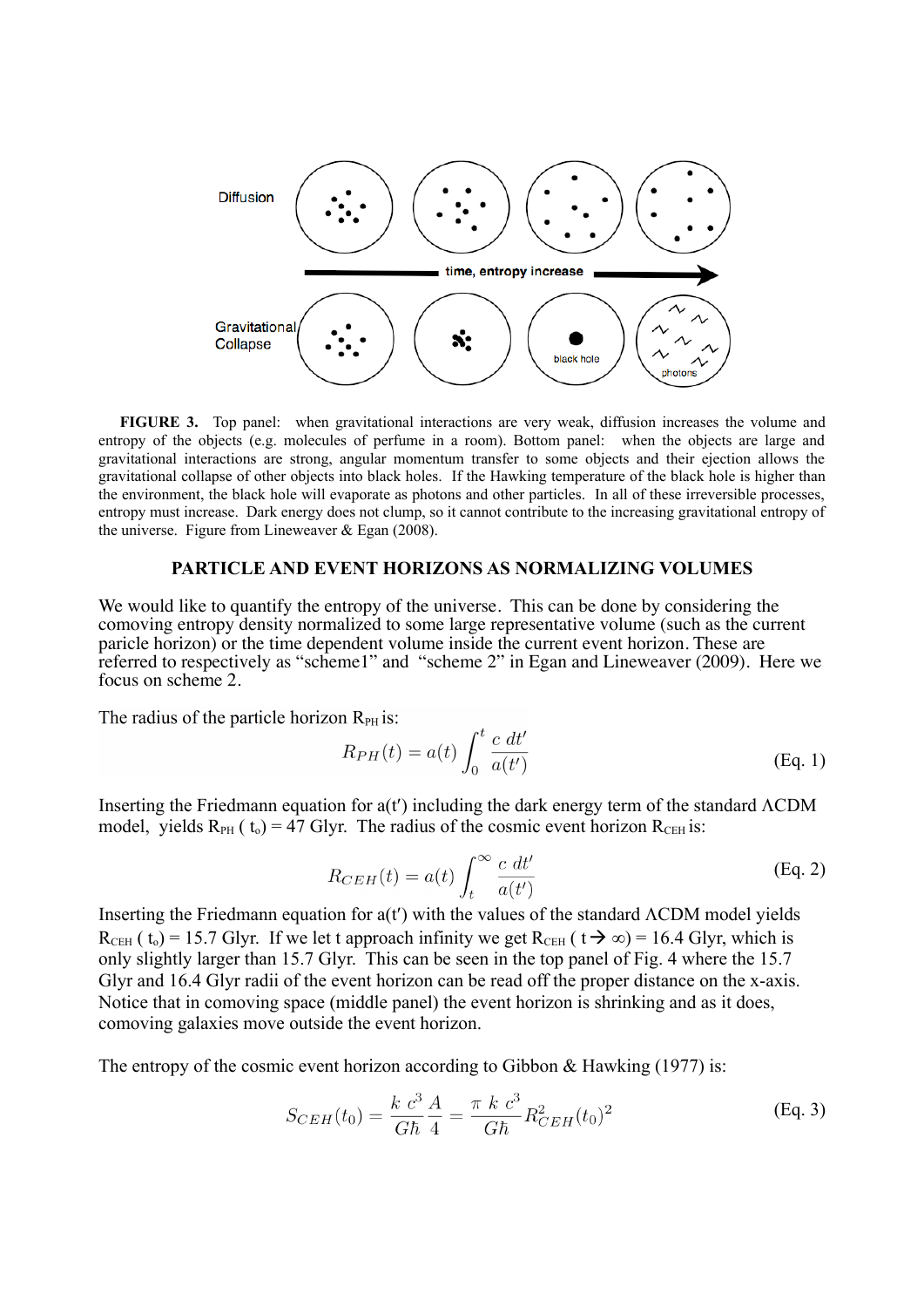

**FIGURE 4.** The size of the observable universe is the particle horizon (Eq. 1). The comoving size of the current particle horizon is colored grey in all three panels. The event horizon (Eq. 2) as a function of time is distinct from the Hubble sphere (where the velocity of recession equals the speed of light). In the top panel the dashed comoving lines of the galaxies show the expansion of the universe with respect to proper distance on the x-axis. In the middle and bottom panels we use comoving space as the x axis, so the expansion is scaled out. In the bottom panel temporal "expansion" is scaled out by the use of conformal time = time/a.

Inserting the value for  $R<sub>CEH</sub>$  derived above yields:

$$
S_{\text{CEH}} = 2.6 \times 10^{122} \text{ k} \tag{Eq.4}
$$

Since  $(R_{\text{CEH}} (t \rightarrow \infty) / R_{\text{CEH}} (t_0))^2 \sim 1.1$ , the ultimate entropy of the cosmic event horizon is only about 10% larger than the entropy associated with it today.

#### **THE ENTROPY BUDGET OF THE UNIVERSE**

We have used recent measurements of the supermassive black hole mass function to find that, after the entropy of the cosmic event horizon, supermassive black holes are the largest contributor to the entropy of the universe -- contributing at least an order of magnitude more entropy than previously estimated (Frampton & Kephart 2008). We have also made the first tentative estimate of the entropy of dark matter within the cosmic event horizon.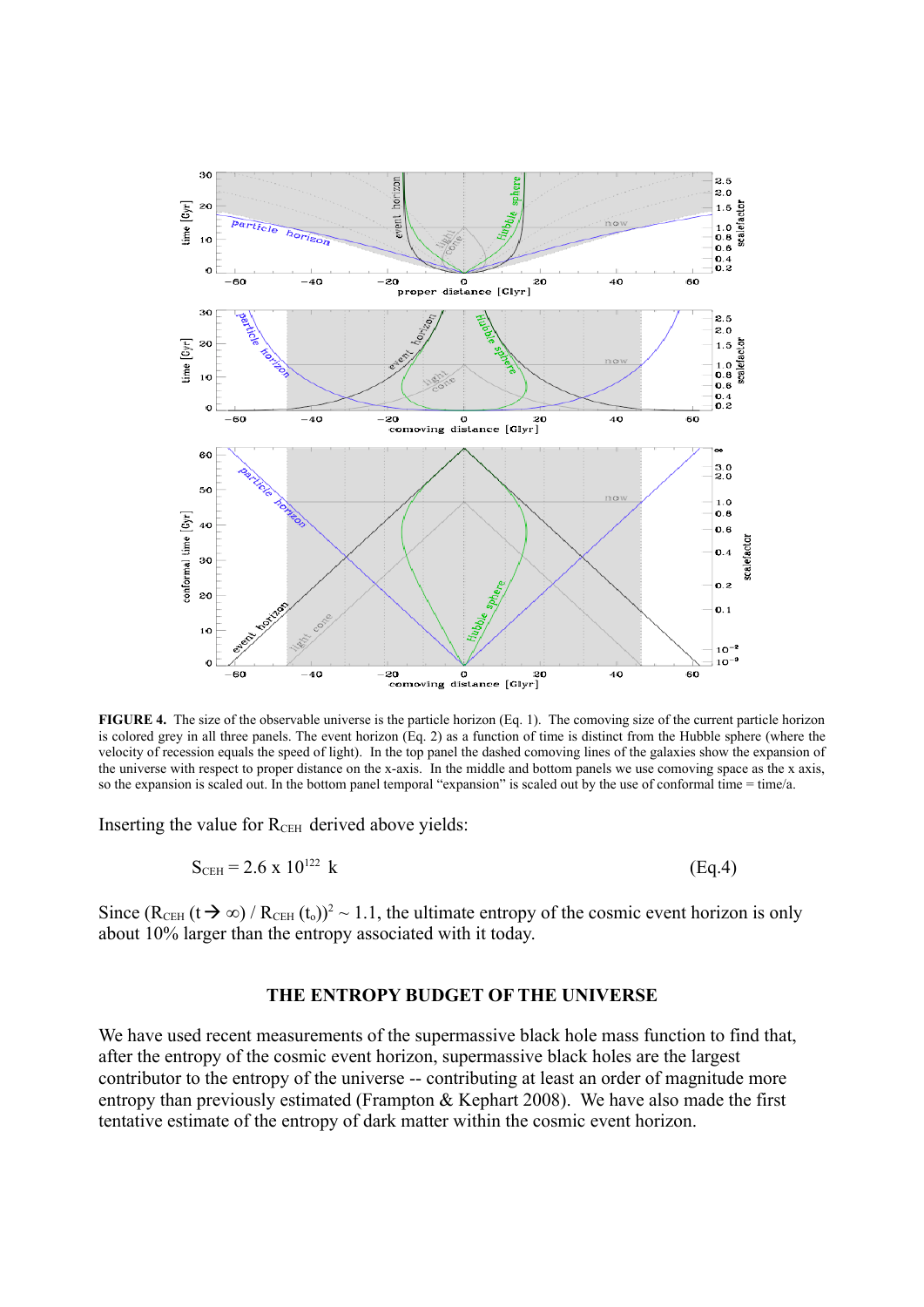**TABLE 1.** The entropy of the universe including the Gibbons-Hawking entropy of the cosmic event horizon as well as the entropy of the dominant components contained within the cosmic event horizon. See Egan & Lineweaver (2009) for details.

> QuickTimeᆰ and a decompressor are needed to see this picture.

## **THE ENTROPIC MEANING OF BLACK HOLE AND COSMIC EVENT HORIZONS**

The entropy of the cosmic event horizon dominates the budget of entropy of the universe. It is unclear what significance this has. Is the Gibbons-Hawking entropy of the cosmic event horizon due to the loss of information to the observer as comoving objects go across the horizon? Davis, Davies and Lineweaver (1999) suggest that in order to obey the generalized second law, the entropy in the matter and photons that passes outside the horizon and is lost, is compensated for by the increasing entropy of the cosmic event horizon. Yet the growth of the horizon depends on the energy crossing the horizon, not the entropy. This led Bekenstein (1981) to propose the Bekenstein bound on the entropy of a system. Lloyd (2002) relates the amount of information I, in bits, to the logarithm of the number of distinct quantum states available to the system:  $I = (S_{\text{max}} / k \ln 2)$ . The monotonic growth of the cosmic event horizon (it cannot shrink because its entropy must not decrease) seems to rule-out phantom equations-of-state, where  $w < -1$ ; these would result in a shrinking cosmic event horizon.

To interpret the CEH entropy itself as a maximum entropy is to invoke the holographic bound on the volume of the cosmic event horizon. Fig. 6 shows the holographic bound being violated between 10<sup>-40</sup> and 10<sup>-20</sup> seconds after the big bang, when the entropy of radiation is larger than the entropy of the cosmic event horizon. During this time interval the radiation within the CEH contained more entropy than the CEH itself. This happens because the holographic bound is not expected to hold on volumes much larger than the Hubble sphere. One can see in Fig. 4 that for very early times, the event horizon is much larger than the Hubble sphere. Any volume larger than the Hubble sphere is more dense than a black hole the same size. Violations of the standard holographic bound, such as the one seen here, motivated Bousso (1999) to propose a modified holographic bound, the Covariant Entropy Conjecture, which is not violated in the same way.

### **ACKNOWLEDGMENTS**

We acknowledge useful discussions with Tamara Davis and Paul Davies.